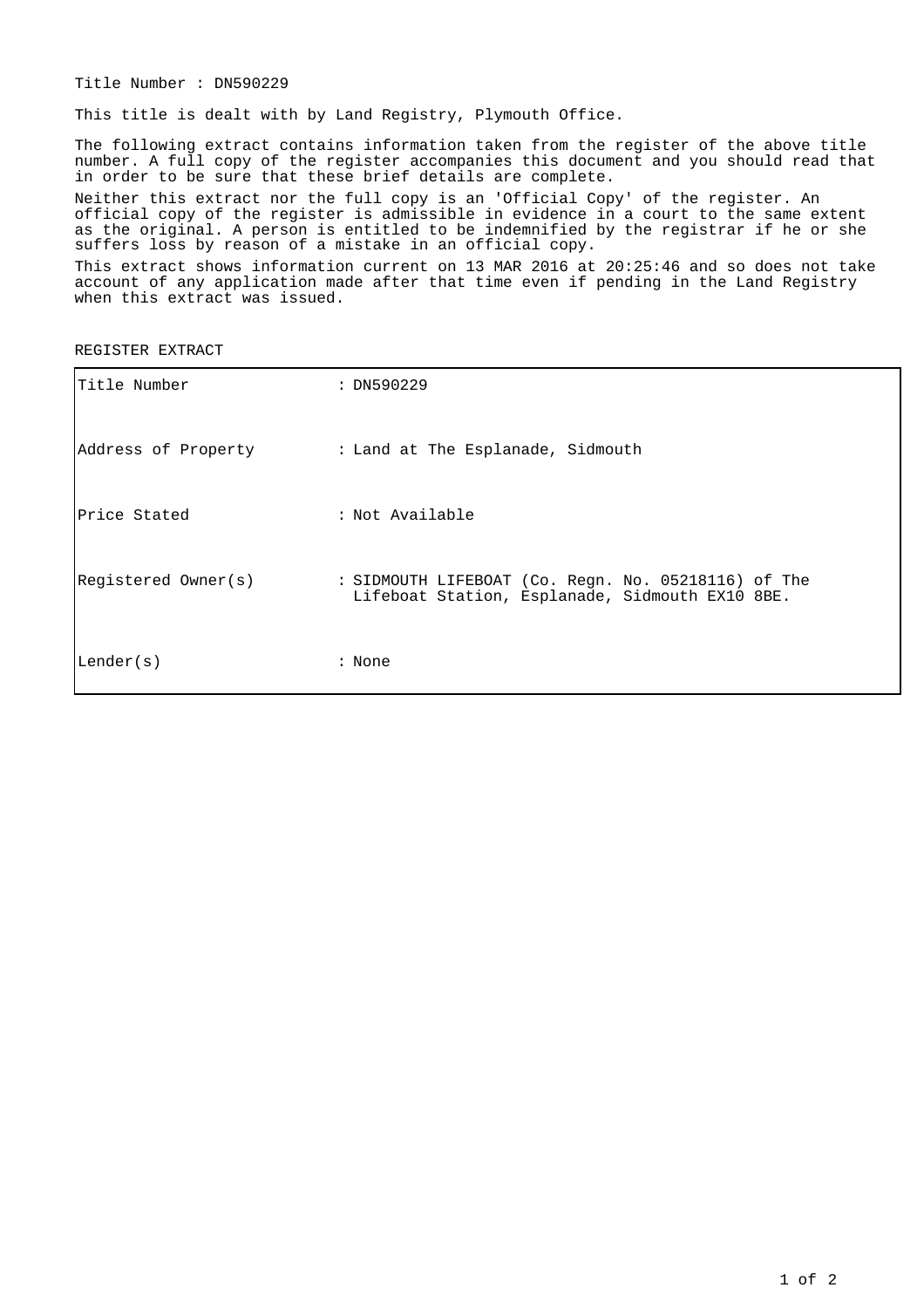#### Title number DN590229

This is a copy of the register of the title number set out immediately below, showing the entries in the register on 13 MAR 2016 at 20:25:46. This copy does not take account of any application made after that time even if still pending in the Land Registry when this copy was issued.

This copy is not an 'Official Copy' of the register. An official copy of the register is admissible in evidence in a court to the same extent as the original. A person is entitled to be indemnified by the registrar if he or she suffers loss by reason of a mistake in an official copy. If you want to obtain an official copy, the Land Registry web site explains how to do this.

## A: Property Register

This register describes the land and estate comprised in the title. Except as mentioned below, the title includes any legal easements granted by the registered lease but is subject to any rights that it reserves, so far as those easements and rights exist and benefit or affect the registered land.

DEVON : EAST DEVON

|                                                                                 |  |  | (06.07.2009) The Leasehold land shown edged with red on the plan of the |  |  |  |  |  |
|---------------------------------------------------------------------------------|--|--|-------------------------------------------------------------------------|--|--|--|--|--|
| above title filed at the Registry and being Land at The Esplanade,<br>Sidmouth. |  |  |                                                                         |  |  |  |  |  |

2 (06.07.2009) Short particulars of the lease(s) (or under-lease(s)) under which the land is held: Date : 26 May 2009 Term : 28 years commencing on 26 May 2009<br>Parties : (1) East Devon District Council : (1) East Devon District Council (2) Sidmouth Lifeboat NOTE: The original Lease dated 26 January 1999 referred to in the above Lease is registered under DN409978.

- 3 (06.07.2009) There are excepted from the effect of registration all estates, rights, interests, powers and remedies arising upon, or by reason of, any dealing made in breach of the prohibition or restriction against dealings therewith inter vivos contained in the Lease.
- 4 (06.07.2009) Unless otherwise mentioned the title includes any legal easements granted by the registered lease(s) but is subject to any rights that it reserves, so far as those easements and rights exist and benefit or affect the registered land.
- 5 (30.07.2009) The landlord's title is registered.

## B: Proprietorship Register

This register specifies the class of title and identifies the owner. It contains any entries that affect the right of disposal.

### Title absolute

- 1 (06.07.2009) PROPRIETOR: SIDMOUTH LIFEBOAT (Co. Regn. No. 05218116) of The Lifeboat Station, Esplanade, Sidmouth EX10 8BE.
- 2 (06.07.2009) RESTRICTION: No disposition by the proprietor of the registered estate to which section 36 or section 38 of the Charities Act 1993 applies is to be registered unless the instrument contains a certificate complying with section 37(2) or section 39(2) of that Act as appropriate.

End of register